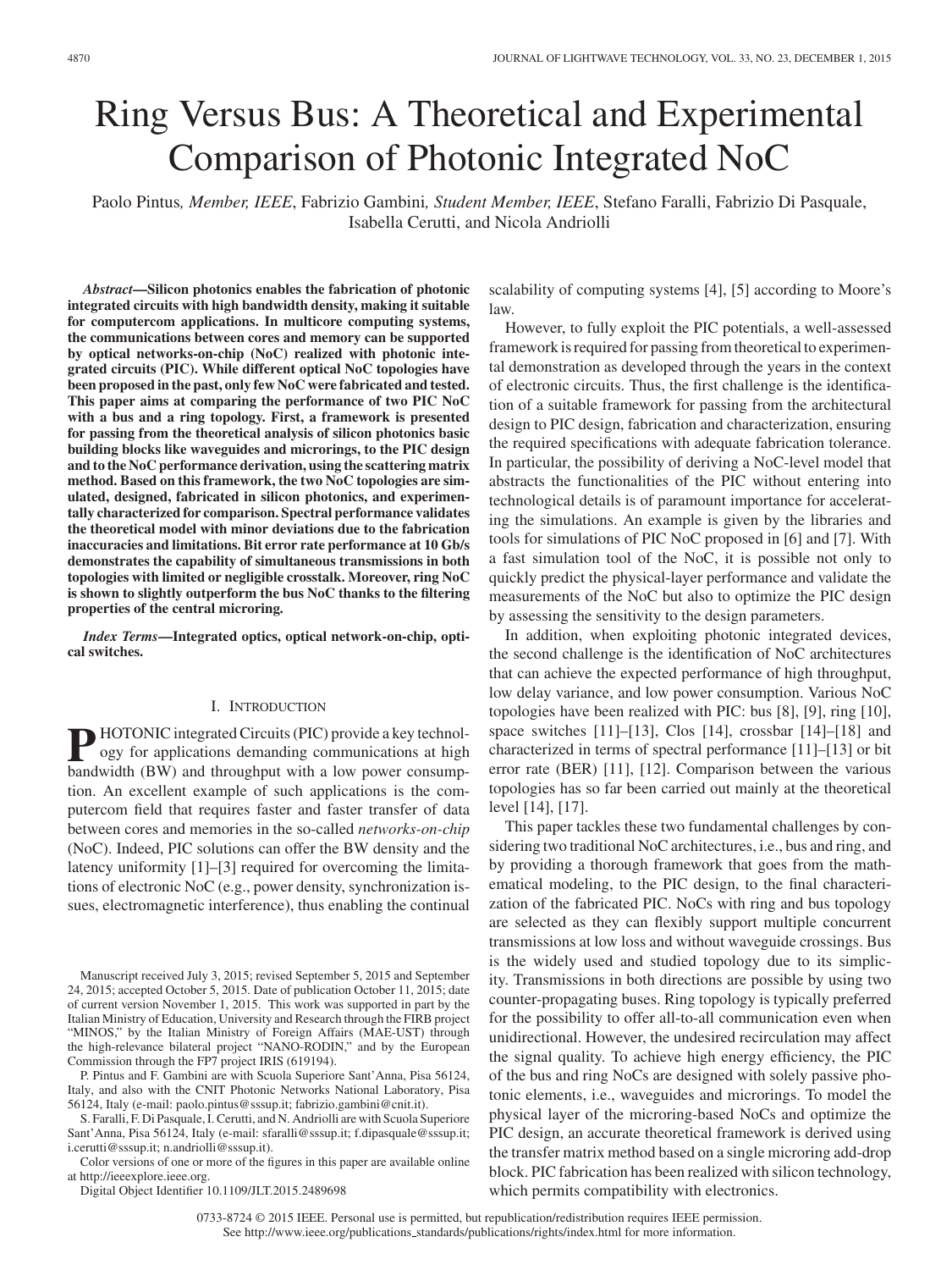

Fig. 1. Photonic integrated NoC architecture. The basic building block of the NoC is highlighted in the two figures. (a) Bus architecture. (b) Ring architecture.

The final objective of the work is to validate the framework by comparing the experimental and simulated performance of the fabricated PICs, and to gain further knowledge on the best performing microring-based NoC architecture(s). For this purpose, the simulation and experimental results of the physicallayer performance (i.e., spectra) are compared for both PICs. Moreover the data transmission performance (i.e., BER) of the bus NoC is compared with that of the ring NoC. Both comparisons are carried out considering the worst case scenario from the performance point of view, occurring when concurrent transmissions take place at the same wavelength leading to *homo-wavelength crosstalk* (XT)[19]–[21]. The results extend the initial works in [22] and [23] focusing on a single topology (i.e., ring), and in [24] limited to an experimental comparison, enabling the validation of the theoretical framework. The theoretical results provide also insights on the best NoC topology and the experimental results confirm that PIC technology is a viable solution for supporting concurrent transmissions on the same wavelength.

### II. PHOTONIC INTEGRATED NOC ARCHITECTURES

The bus and ring NoCs enable the communication between multiple tiles on a single chip (e.g., CPUs or shared memories). The integrated NoCs are realized with waveguides and microrings, as schematically shown in Fig. 1(a) and (b) for the bus and ring architecture, respectively. The communication between tiles occurs using optical signals, generated by laser sources, modulated by modulators and received by photoreceivers (not



Fig. 2. Microring-based add/drop block.

shown in the figure). Each modulated optical signal is injected in a shared waveguide (i.e., bus or ring) using the add port of a microring (i.e., input port  $I_i$  for  $i = 1, \ldots, n$ ) and is then received from the desired drop port of the downstream microring (i.e., output port  $O_i$  for  $j = 1, \ldots, n$ ). In addition, in the bus topology, the signal can also be injected directly into the bus at input port  $I_0$  and extracted from the bus at output port  $O_0$ , as shown in Fig. 1(a).

Each microring acts either as an add or drop filter. Add and drop operations occur by properly tuning the microrings at the source and destination ports, enabling the communication between the ports as scheduled [25]. The wavelength of the added (or dropped) signals is fixed by the resonance wavelength of the microrings. The resonance of the local microring can be tuned by modulating the optical refractive index of the material, e.g., by exploiting thermal effects [26]. Once the microring is tuned, port  $I_i$  ( $O_i$ ) is used for sending (receiving) the optical signal, while port  $O_i$  ( $I_i$ ) (called dummy port) can be used for testing purposes (e.g., for controlling the resonance wavelength shift of the ring).

Next, the behavior of the bus and ring NoC is mathematically modeled.

# III. MATHEMATICAL MODEL

Physical performance of the NoCs is modelled in terms of scattering coefficients using the transfer matrix method. For this purpose, the transfer matrix is derived first for a generic add/drop microring block as shown in Fig. 2.

In the figure,  $A_i$  and  $C_i$  are the input signals (i.e., the electric fields), while  $B_i$  and  $D_i$  are the output signals of the *i*th block. The relation between the input and output signals can be written as a function of the scattering matrix  $Q^{(i)}$  for the add/drop microring resonator [27]

$$
\begin{pmatrix} B_i \\ D_i \end{pmatrix} = \begin{pmatrix} q_{11}^{(i)} & q_{12}^{(i)} \\ q_{21}^{(i)} & q_{22}^{(i)} \end{pmatrix} \begin{pmatrix} A_i \\ C_i \end{pmatrix}.
$$
 (1)

The entries of the scattering matrix in Eq. (1) can be analytically computed using parameters related to the electromagnetic analysis and the geometry. Let  $(t_{1i}, t_{2i})$  and  $(k_{1i}, k_{2i})$  be defined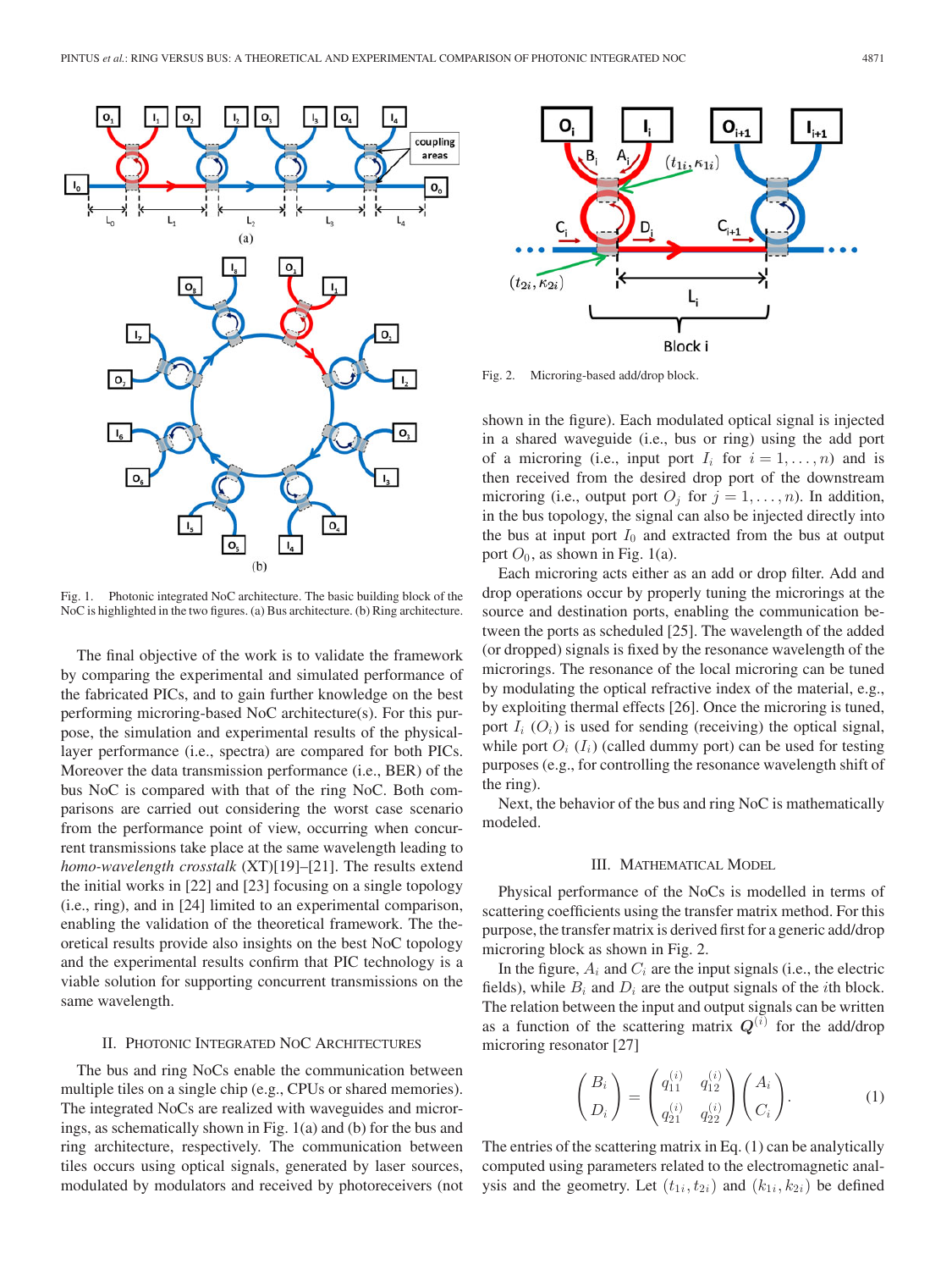as the *through-coupled* and *cross-coupled* field coefficients at the ring-waveguide coupling areas (grey areas in Fig. 2), respectively. Let  $\eta_i^2$  be the *ring round-trip transmission factor*, which can be numerically computed from the mode analysis. The coefficient  $\eta_i$  depends on the phase constant and the field attenuation after half of the microring as

$$
\eta_i = \exp[-\pi r_i(\alpha_i^r - j\beta_i^r)] \tag{2}
$$

where  $r_i$  is the microring radius,  $\beta_i^r$  is the phase constant and  $\alpha_i^r$  is the field attenuation of the *i*th microring. As a result, the entries of the scattering matrix are

$$
q_{11}^{(i)} = \frac{t_{1i} - \eta_i^2 t_{2i}^* (|t_{1i}|^2 + |\kappa_{1i}|^2)}{1 - \eta_i^2 t_{1i}^* t_{2i}^*},
$$
 (3a)

$$
q_{12}^{(i)} = -\frac{\kappa_{1i}\kappa_{2i}^* \eta_i}{1 - \eta_i^2 t_{1i}^* t_{2i}^*},\tag{3b}
$$

$$
q_{21}^{(i)} = -\frac{\kappa_{1i}^* \kappa_{2i} \eta_i}{1 - \eta_i^2 t_{1i}^* t_{2i}^*},\tag{3c}
$$

$$
q_{22}^{(i)} = \frac{t_{2i} - \eta_i^2 t_{1i}^* (|t_{2i}|^2 + |\kappa_{2i}|^2)}{1 - \eta_i^2 t_{1i}^* t_{2i}^*},
$$
 (3d)

where the asterisk denotes the complex conjugate [27]. Since the through-coupled and cross-coupled field coefficients and the round trip transmission factor depend on the optical wavelength, the entries of the scattering matrix in Eq. (3) also depend on the wavelength.

Thanks to the large coupling coefficients, a negligible backscattering can be assumed [28].

The output field  $D_i$  of block i is related to the input field  $C_{i+1}$ by the following phase shift relation

$$
C_{i+1} = \tau_i D_i. \tag{4}
$$

The constant  $\tau_i$  has the same form of Eq. (2) and it depends on the distance between two rings  $L_i$  as

$$
\tau_i = \exp[-L_i(\alpha^w - j\beta^w)],\tag{5}
$$

where  $\beta^w$  and  $\alpha^w$  are the phase constant and the field attenuation of the waveguide, respectively.

The input/output relation can be derived by combining the previous formulas

$$
\begin{pmatrix} B_i \\ C_{i+1} \end{pmatrix} = \begin{pmatrix} 1 & 0 \\ 0 & \tau_i \end{pmatrix} \begin{pmatrix} B_i \\ D_i \end{pmatrix} = \begin{pmatrix} 1 & 0 \\ 0 & \tau_i \end{pmatrix} \mathbf{Q}^{(i)} \begin{pmatrix} A_i \\ C_i \end{pmatrix}.
$$
 (6)

For a compact notation, let us introduce the matrix  $P^{(i)}$ 

$$
\begin{pmatrix} B_i \\ C_{i+1} \end{pmatrix} = \boldsymbol{P}^{(i)} \begin{pmatrix} A_i \\ C_i \end{pmatrix} = \begin{pmatrix} q_{11}^{(i)} & q_{12}^{(i)} \\ \tau_i q_{21}^{(i)} & \tau_i q_{22}^{(i)} \end{pmatrix} \begin{pmatrix} A_i \\ C_i \end{pmatrix}.
$$
 (7)

# *A. Bus NoC Scattering Matrix*

To compute the input/output transfer matrix of bus NoC in Fig. 1(a) for  $n = 4$ , the scattering matrices are combined, leading to

$$
\begin{pmatrix} O_0 \\ O_1 \\ O_2 \\ O_3 \\ O_4 \end{pmatrix} = \begin{pmatrix} 1 - w & u^T \\ v & M \end{pmatrix} \begin{pmatrix} I_0 \\ I_1 \\ I_2 \\ I_3 \\ I_4 \end{pmatrix}, \tag{8}
$$

where w is a scalar,  $u^T$  is  $1 \times 4$  row vector, v is  $4 \times 1$  column vector, and  $M$  is a  $4 \times 4$  square matrix

$$
w = 1 - p_{22}^{(4)} p_{22}^{(3)} p_{22}^{(2)} p_{21}^{(1)},
$$
  
\n
$$
u = \begin{pmatrix} p_{22}^{(4)} p_{22}^{(3)} p_{22}^{(2)} p_{21}^{(1)} \\ p_{22}^{(4)} p_{22}^{(3)} p_{21}^{(2)} \\ p_{21}^{(4)} \end{pmatrix}, \quad v = \begin{pmatrix} p_{12}^{(1)} \\ p_{12}^{(2)} p_{21}^{(1)} \\ p_{12}^{(3)} p_{22}^{(2)} p_{21}^{(1)} \\ p_{12}^{(4)} p_{22}^{(3)} p_{22}^{(2)} p_{22}^{(1)} \end{pmatrix},
$$
  
\n
$$
M = \begin{pmatrix} p_{11}^{(1)} & 0 & 0 & 0 \\ p_{12}^{(2)} p_{21}^{(1)} & p_{11}^{(2)} & 0 & 0 \\ p_{12}^{(3)} p_{21}^{(2)} p_{21}^{(1)} & p_{12}^{(3)} p_{21}^{(2)} & p_{11}^{(3)} & 0 \\ p_{12}^{(4)} p_{22}^{(3)} p_{21}^{(2)} & p_{12}^{(4)} p_{21}^{(3)} & p_{11}^{(4)} & 0 \\ p_{12}^{(4)} p_{22}^{(3)} p_{22}^{(2)} p_{21}^{(1)} & p_{12}^{(4)} p_{22}^{(3)} p_{21}^{(4)} & p_{11}^{(4)} \end{pmatrix}.
$$
  
\n(9)

Without loss of generality, we assumed that the length of the bus waveguide from the input port  $I_0$  to the first microring is negligible (i.e.,  $L_0 = 0$ ), allowing an easier derivation of the coefficients in Eq. (9). Equations (8) and (9) can be easily generalized in the case of  $n$  blocks. Indeed, by introducing the vectors

$$
O = \begin{pmatrix} O_1 \\ \vdots \\ O_n \end{pmatrix}, \qquad I = \begin{pmatrix} I_1 \\ \vdots \\ I_n \end{pmatrix}, \tag{10}
$$

Eq. (8) becomes

$$
\begin{pmatrix} O_0 \\ O \end{pmatrix} = \begin{pmatrix} 1 - w & \boldsymbol{u}^T \\ \boldsymbol{v} & M \end{pmatrix} \begin{pmatrix} I_0 \\ I \end{pmatrix} \tag{11}
$$

where *M* is an  $n \times n$  matrix, *u* and *v* are column vectors of *n* elements.

#### *B. Ring NoC Scattering Matrix*

The scattering matrix of the ring NoC can be derived from Eq. (11) with the constraint  $I_0 = O_0$ . This condition forces the signal to recirculate in the shared ring. From Eq. (11)

$$
wI_0 = \mathbf{u}^T \mathbf{I},\tag{12a}
$$

$$
O = vI_0 + MI, \tag{12b}
$$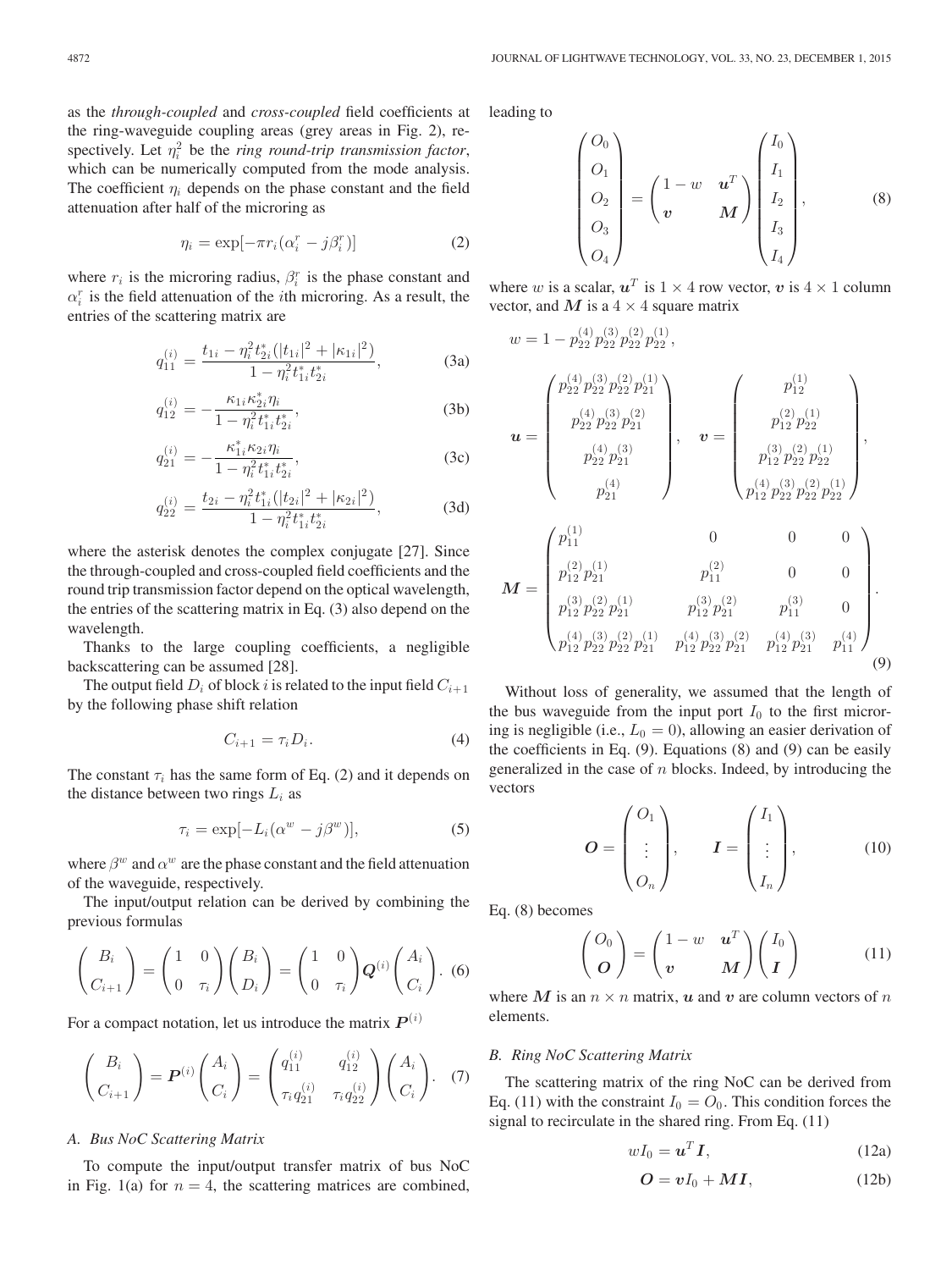

Fig. 3. Schematic of the microring cross-section.

and the input/output relation is

$$
O = \left[\frac{1}{w}vu^T + M\right]I = NI,
$$
 (13)

where N is an  $n \times n$  matrix obtained by adding the matrix  $v\mathbf{u}^T/w$  (responsible for the recirculating signal) to the matrix *M*.

## IV. PIC DESIGN

The considered bus and ring NoCs (see Fig. 1) have been designed and fabricated as a PIC. The PICs were fabricated through CMC Microsystems by the Institute of Microelectronics, Singapore, on 220-nm silicon-on-insulator wafers. The cross-section of one of the add/drop microrings and its input and output waveguides is schematically shown in Fig. 3. Each microring is made of silicon, with a cross-section of 480 nm  $\times$  220 nm and a radius of 10  $\mu$ m. Each microring is fabricated on a 2  $\mu$ m-thick buried silicon oxide layer and it is coated by a silica cladding. As shown in Fig. 3, a 90-nm-high slab is added only on the inner side of the microring. The external section of the slab (next to the microring) is kept undoped, while the internal section is doped with phosphorus at a peak doping concentration of  $5 \times 10^{20}$  cm<sup>-3</sup> [29]. The resonance frequency of each microring is thermally tuned by injecting a current in the conductive path created by the doped slab. The presence of a slab only on the inner side of the ring allows the reduction of the bending loss and the improvement of the thermal isolation of the input/output waveguides. On the other hand, the undoped slab allows the enhancement of the heat transfer from the doped slab to the ring waveguide, since silicon is characterized by a thermal conductivity higher than that of silica (i.e.,  $k_{Si} = 149$  Wm<sup>-1</sup>K<sup>-1</sup> and  $k_{SiO2} = 1.3$  Wm<sup>-1</sup>K<sup>-1</sup>). The thermal conductivity of n-doped silicon is assumed to be equal to 60 Wm<sup>-1</sup>K<sup>-1</sup> [30].

The two NoCs are designed for transmission at 10 Gb/s with ON–OFF keyed nonreturn-to-zero signals. For small microring loss  $(4\pi r_i \alpha_i^r \ll |k_{1i}|^2 + |k_{2i}|^2)$ , the BW<sub>i</sub> of the add/drop microring is proportional to the square of the coupling coefficients (i.e., BW<sub>i</sub> ~  $|k_{1i}|^2 + |k_{2i}|^2$ ). Not only are large coupling coefficients beneficial for the BW, but also for keeping XT limited



Fig. 4. Microring mode analysis and coupler design. (a) Normalized mode intensity profile measured in  $1/\mu m^2$ . (b) Bended coupled waveguide.

[20]. To prevent that fabrication inaccuracies reduce the BW below the requirement, in the PIC design phase the power coupling coefficients are set equal to 10% (i.e.,  $|k_{1i}|^2 = |k_{2i}|^2 = 0.1$  for  $i = 1, \ldots, n$ , which leads to a 3-dB transmission BW of around 28 GHz.

The presence of the slab on the inner side of the microring moves the electromagnetic mode closer to the internal wall of the microring, as shown in Fig. 4(a). In addition, since the minimum fabrication gap between rib waveguides is 200 nm (minimum exclusion rule), the highest coupling coefficient between the microring and the straight waveguide is around  $2\%-3\%$ . Therefore, to achieve the required coupling coefficient, the input/output waveguides are narrowed (i.e., 460-nm-wide) and the length of the coupling region is lengthened by bending the coupled waveguide of an angle  $\theta = 32^{\circ}$ , as shown in Fig. 4(b) [31].

In the ring NoC, the length of the shared ring  $l$  has been set so that the ratio between the free spectral range of each microring (FSR) and the shared ring (fsr) is four [20], i.e.,

$$
\frac{\text{FSR}}{\text{fsr}} = \frac{l n_g^w}{2\pi r_i n_g^r} = 4,\tag{14}
$$

where  $n_g^r$  and  $n_g^w$  are the group indices of the microring and the shared ring, respectively.

The pictures of the fabricated PICs are displayed in Fig. 5(a) and (b) for the bus and ring NoCs, respectively. For both architectures, single-polarization (transverse electric) grating couplers are used to interface the fibers to the PIC [32]. In the figures,  $T_i$  ( $0 \le i \le 2$  in the bus and  $1 \le i \le 4$  in the ring) indicate where the transmitters (with lasers and modulators) are to be connected. Similarly,  $R_i$  ( $0 \le i \le 2$  in the bus and  $1 \le i \le 4$ in the ring) indicate where the receivers are to be connected.

# V. SCATTERING COEFFICIENTS: NUMERICAL AND EXPERIMENTAL RESULTS

This section presents the numerical and experimental results for the fabricated NoCs. Here and in the following section the analysis of the NoC is focused on the worst case scenario from the perspective of XT, which is the most detrimental impairment for the performance of the two PICs.

When two optical transmissions interfere, two scenarios of XT are possible: if the corresponding carrier wavelengths are identical or very close, the XT is named *homo-wavelength XT*; vice versa, when the two signals propagate on different carriers, then the corresponding noise is called *hetero-wavelength*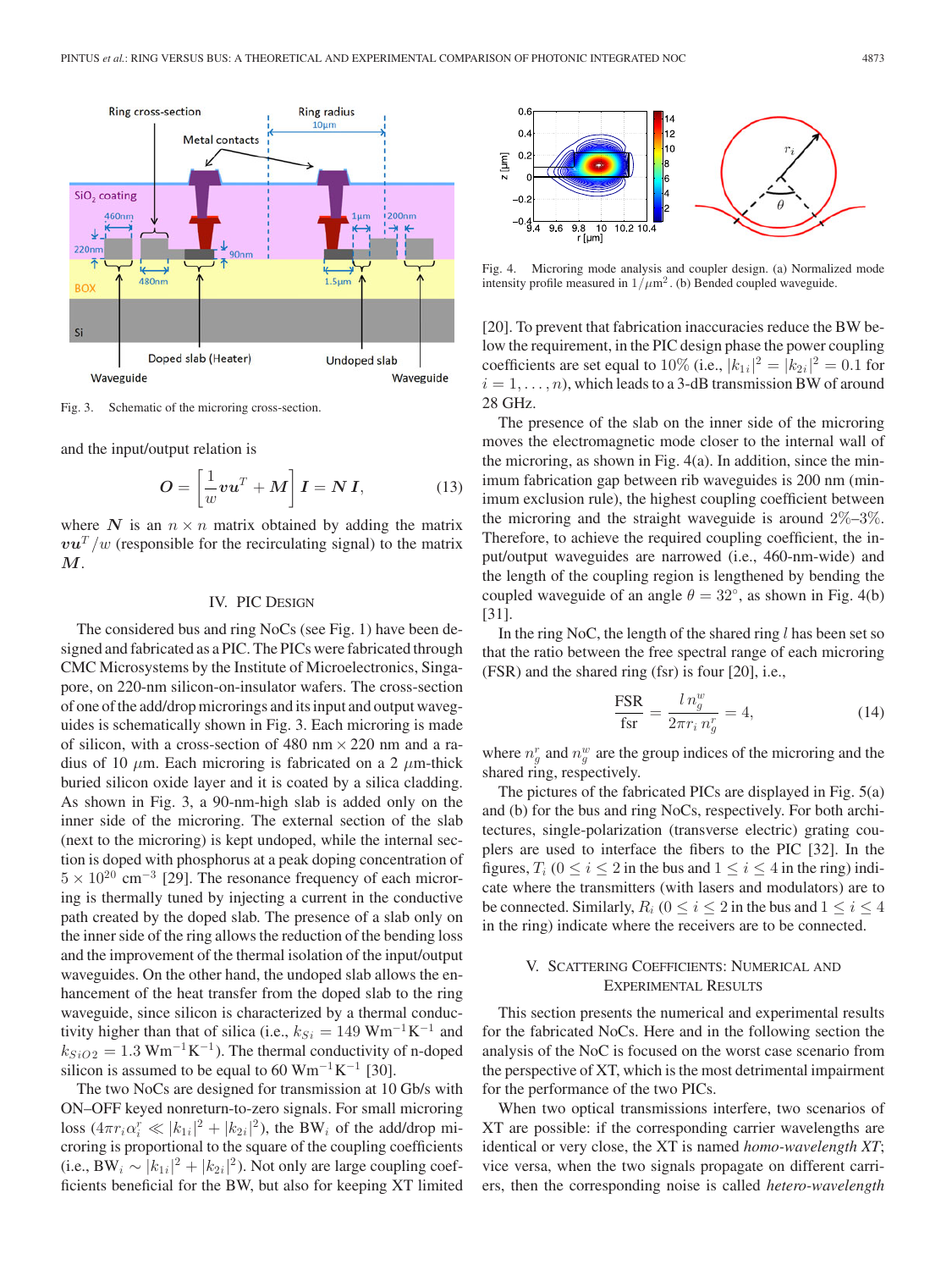

Fig. 5. Photonic integrated NoCs. (a) PIC of the bus NoC. (b) PIC of the ring NoC.

*XT* [19], [21]. While the hetero-wavelength XT can be reduced by filtering the signals (which is also performed by microrings at the receiver side [19], [23]), the homo-wavelength XT cannot be removed and for this reason it is the most deteriorating source of noise. In this scenario, a single-hop transmission induces the highest XT on downstream transmissions at the same wavelength. The XT is maximized when single-hop transmissions on the same wavelength are set between all adjacent ports [20]. In this context, the stronger interference is caused by the immediately downstream single-hop transmission, as mathematically shown in [20].

For the NoC designs in Fig. 5, the ports with transmitters  $T_i$ (receivers  $R_i$ ) are the even (odd) ports in Eqs. (8) and (13), that is:

$$
\begin{pmatrix} T_1 \\ T_2 \\ \vdots \\ T_{n/2} \end{pmatrix} = \begin{pmatrix} I_2 \\ I_4 \\ \vdots \\ I_n \end{pmatrix}, \qquad \begin{pmatrix} R_1 \\ R_2 \\ \vdots \\ R_{n/2} \end{pmatrix} = \begin{pmatrix} O_1 \\ O_3 \\ \vdots \\ O_{n-1} \end{pmatrix}, \quad (15)
$$

where  $n$  is an even number.

For the bus NoC, transmitter  $T_0$  is connected to the input port  $I_0$  and receiver  $R_0$  is connected to the output port  $O_0$ , i.e.,

$$
T_0 = I_0, \qquad R_0 = O_0. \tag{16}
$$

In the presence of homo-wavelength XT, using the notation introduced in Section III, the scattering matrices for the bus and



Fig. 6. Scattering coefficients of the bus NoC.

ring NoCs shown in Fig. 5(a) and (b) become, respectively

$$
\begin{pmatrix}\nR_0 \\
R_1 \\
R_2\n\end{pmatrix} = \begin{pmatrix}\n1-w & u_2 & u_4 \\
v_1 & 0 & 0 \\
v_3 & M_{32} & 0\n\end{pmatrix} \begin{pmatrix}\nT_0 \\
T_1 \\
T_2\n\end{pmatrix},
$$
\n(17)\n
$$
\begin{pmatrix}\nR_1 \\
R_2 \\
R_3 \\
R_3\n\end{pmatrix} = \begin{pmatrix}\nN_{12} & N_{14} & N_{16} & N_{18} \\
N_{32} & N_{34} & N_{36} & N_{38} \\
N_{52} & N_{54} & N_{56} & N_{58} \\
N_{72} & N_{74} & N_{76} & N_{78}\n\end{pmatrix} \begin{pmatrix}\nT_1 \\
T_2 \\
T_3 \\
T_4\n\end{pmatrix}.
$$
\n(18)

Since the network is reciprocal and since the coupling coefficients, microring distances, microring sizes and microring resonance wavelengths are the same for the various ports, some identities appear in the scattering coefficients.

For the bus NoC, the transfer function  $v_1$  (i.e., communication  $T_0 \rightarrow R_1$ ) has the same behaviour of  $u_4$  (i.e., the communication link  $T_2 \rightarrow R_0$ ). Similarly,  $v_3$  and  $u_2$  must be identical since the corresponding communication ( $T_1 \rightarrow R_0$  and  $T_0 \rightarrow R_2$ ) are specular. As a result, in Eq. (17), only four of six coefficients are independent. The scattering coefficient  $u_4$  is the drop transfer function of a single-microring filter. The scattering coefficient  $M_{32}$  is the drop transfer function of two uncoupled microrings in cascade (the extinction ratio of  $M_{32}$  is twice of  $u_4$ ). The scattering coefficient  $(1 - w)$  is the through transfer function of a four uncoupled microrings rings in cascade. The scattering coefficients  $u_2$  is the product of the drop transfer function of a single microring and the through transfer function of two uncoupled microrings in cascade: it has the shape of a drop transfer function (such as  $u_4$ ) combined with the "notch" shape of the through transfer function (such as  $1 - w$ ). The four independent scattering coefficients of the bus NoC are reported in Fig. 6 as a function of the wavelength.

In the figure, the numerical (dashed curves) and the experimental results (solid curves) show a good agreement between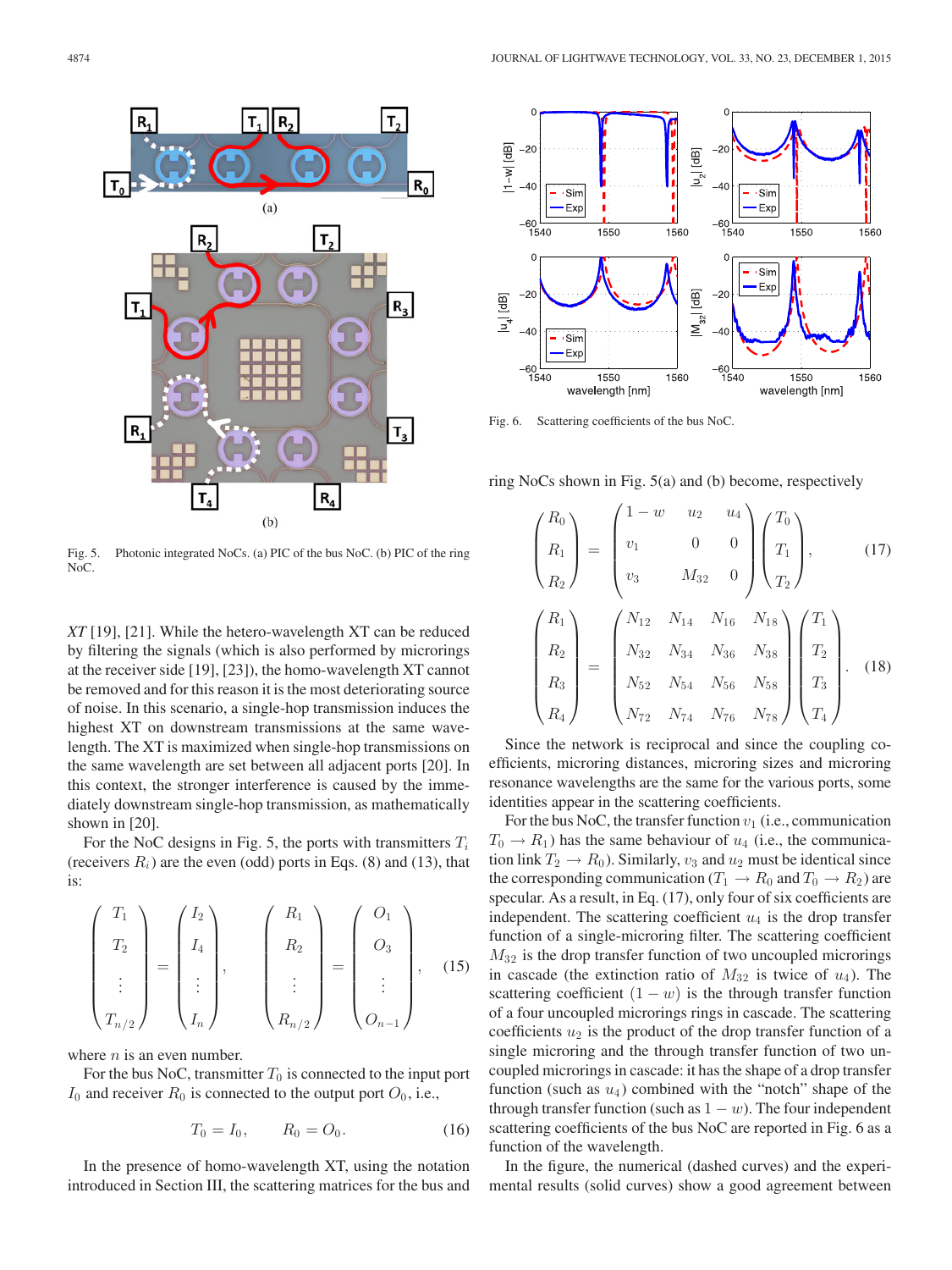

Fig. 7. Scattering coefficients of the ring NoC.

theory and measurements. The small mismatch of the FSR is due to the fabrication inaccuracies (e.g., roughness, doping inaccuracies) of the waveguides. Moreover, in the experimental curves the peaks at higher wavelengths have smaller amplitude and the envelope of  $|1 - w|$  is not flat. This is caused by the transfer function of the Bragg-grating used to couple the light in and out of the PIC [32].

Similarly, for the ring NoC only four of the sixteen scattering coefficients are independent. Indeed, the transfer function between a transmitter and the four receivers is the same as when the transmitter is shifted by one position. As a result, the matrix in Eq. (18) becomes a circulant matrix with elements

$$
N_{12} = N_{34} = N_{56} = N_{78},
$$
 (19a)

$$
N_{14} = N_{36} = N_{58} = N_{72}, \t\t(19b)
$$

$$
N_{16} = N_{38} = N_{52} = N_{74}, \t\t(19c)
$$

$$
N_{18} = N_{32} = N_{54} = N_{76}.
$$
 (19d)

Similar results are shown in Fig. 7 for the ring NoC. For symmetry reasons, only the coefficients of the first row of matrix *N* are reported. Also in this case, simulated and measured scattering coefficients exhibit a good agreement between theory and experiments. In all the subplots of Fig. 7, two FSRs can be identified: the band between the sharp peaks is about 2.4 nm and it is due to the fsr of shared ring, while the periodicity of the scattering coefficients is about 9.62 nm and it is related to FSR of the add/drop microrings [20].

The homo-wavelength XT is now assessed for the single one-hop transmission  $T_1 \rightarrow R_2$  (indicated with a solid line in Fig. 5(a) and (b)). This communication can be affected by a homo-wavelength XT due to another one-hop upstream transmission at the same wavelength:  $T_0 \rightarrow R_1$  and  $T_4 \rightarrow R_1$  transmissions in the bus and ring NoC, respectively (indicated with a dashed line in Fig. 5(a) and (b)). Thus, receiver  $R_2$  receives the intended transmission ( $T_1 \rightarrow R_2$ ) as well as the signal that is not dropped by the upstream receiver  $R_1$ , leading to XT.



Fig. 8. Transfer functions at receiver  $R_2$  simulated (top) and measured (bottom) for the bus (left) and ring (right) architectures, when transmitting from  $T_1$  (solid lines) and when transmitting from the upstream transmitter to the upstream receiver (dashed lines representing the homo-wavelength XT) .

TABLE I SIMULATIONS AND MEASUREMENTS COMPARISON

 $\overline{a}$ 

|          | Bus                    |                        | Ring                    |                        |
|----------|------------------------|------------------------|-------------------------|------------------------|
|          | sim.                   | meas.                  | sim.                    | meas.                  |
| BW<br>XТ | 28.6 GHz<br>$-16.9$ dB | 27.8 GHz<br>$-11.2$ dB | 28.7 GHz<br>$-017.9$ dB | 22.2 GHz<br>$-17.9$ dB |

Notice that in the bus NoC, injecting the signal from the bus  $(T_0)$  instead of an upstream transmitter is a worst case scenario for the interference.

A magnification of the scattering coefficients at receiver  $R_2$ is reported in Fig. 8, where the simulated (top) and measured (bottom) transfer functions are compared for the bus (left) and the ring (right) NoCs. In all the subplots, solid curves refer to the intended transmission  $T_1 \rightarrow R_2$ . The transfer functions of the upstream signal at  $R_2$  are also shown with dashed curves and represent the XT on  $T_1 \rightarrow R_2$ . In the ring NoC, the interference spectra outside the 10-dB BW is much lower than in the bus architecture and has secondary peaks. This difference is caused by the filtering behaviour and the resonance of the shared ring. In the figure, the simulation results and the measurements of the NoCs are in good matching.

The comparison of the measured and simulated BW and XT are reported in Table I for the bus and the ring architectures, respectively. The small differences between theory and experiments are mainly due to the fabrication inaccuracies of the ring-waveguide gap and, as a consequence, of the power coupling coefficients and therefore the BW. On the other hand, the microring resonance alignment procedure is mainly responsible for the small differences on the XT level.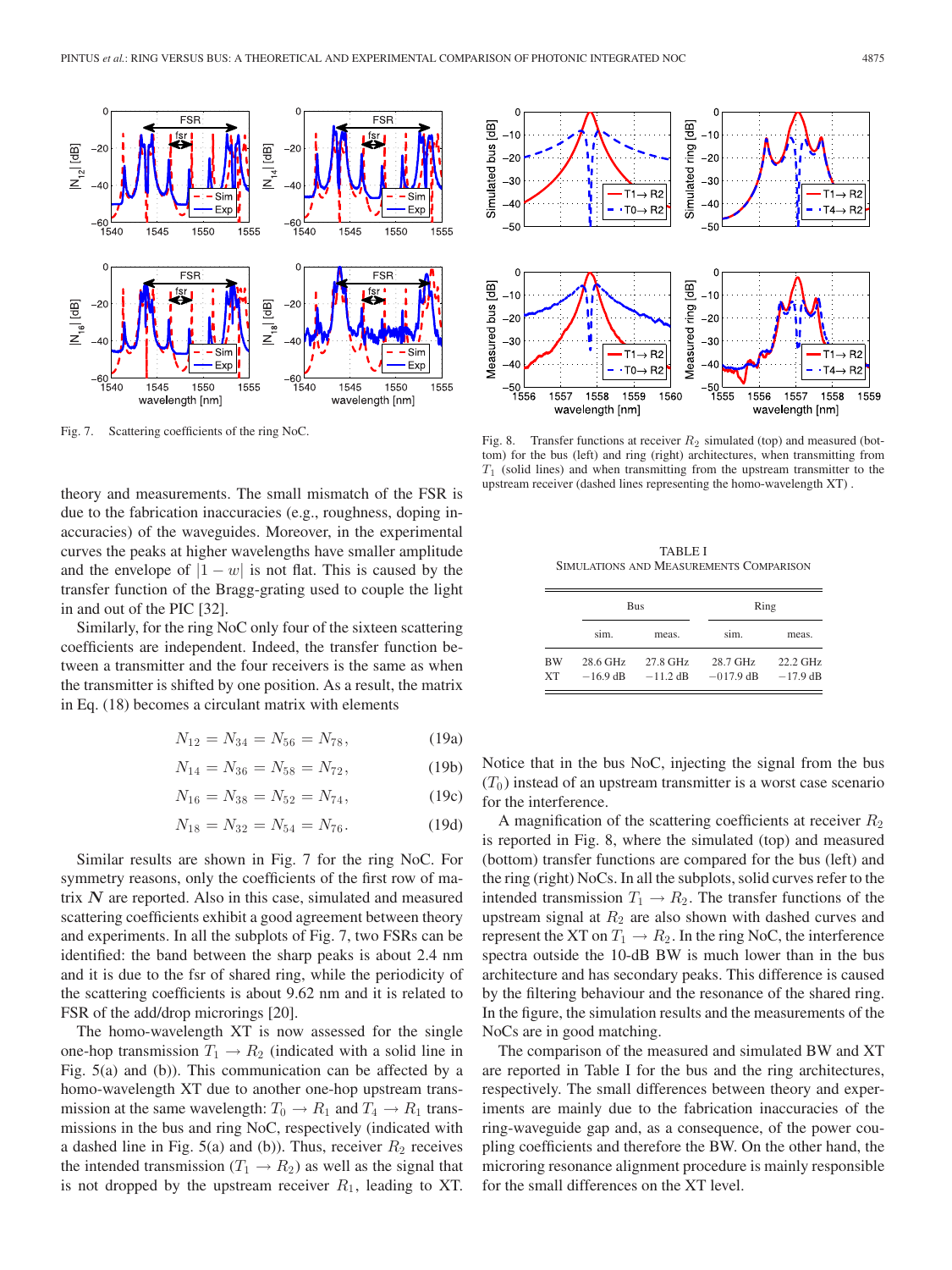

Fig. 9. Experimental setup.

#### VI. BER PERFORMANCE EVALUATION

The transmission performance of both NoCs under investigation has been evaluated in terms of BER measurements.

Two different transmission configurations are compared for both the ring and bus architectures: (i) one single one-hop transmission ( $T_1 \rightarrow R_2$ ) and (ii) two simultaneous transmissions in which another one-hop upstream transmission ( $T_4 \rightarrow R_1$  in the ring architecture;  $T_0 \rightarrow R_1$  in the bus architecture) can cause interference to the transmission  $T_1 \rightarrow R_2$ . For both the architectures, the BER has been measured for the transmission between the port  $T_1$  and the port  $R_2$ .

Fig. 9 shows the experimental setup for the BER performance evaluation. A tunable laser emits at 1550 nm an optical power of 10 dBm. The linewidth is set to 100 MHz by activating the coherence control. This signal is divided into two arms by a 3 dB optical splitter. In each arm, the signal is modulated by a Mach–Zehnder Interferometer fed by a 2<sup>31</sup>−1 pseudo random binary sequence at 10 Gb/s produced by the bit pattern generator. The signals are de-correlated by a 50 m single mode fiber spool inserted in one arm before being amplified by two different erbium doped fiber amplifiers (EDFA), filtered by two 1-nmwide optical band pass filters (OBPF) and then power controlled using two variable optical attenuators (VOA). Two 8-port fiber arrays are used to inject/extract light to/from the device under test (DUT) by two 8-port TE grating coupler arrays with a pitch of 127  $\mu$ m. The optical coupling into the DUT is optimized by two polarization controllers. A multiprobe is used to contact an array of ten pads with a pitch of 200  $\mu$ m for independently tuning the microrings. At the receiver side, the output signal at the port  $R_2$  of the DUT is amplified by an EDFA and filtered by a 1.2-nm-wide OBPF. The optical power at the photodetector is controlled by a VOA, while the optical signal-to-noise ratio is kept constant at 38 dB.

Fig. 10 shows the BER versus the optical power received at port  $R_2$  including the back-to-back (B2B) measurements as reference. For a single transmission, the ring architecture achieves a BER lower than the bus architecture and mildly outperforms B2B. Both these results are due to the filtering effect of the microrings that act as adapted receivers leading to an increase of the sensitivity, as also described first in [12].

In the presence of the interference due to the adjacent upstream transmission, the BER values of both architectures are comparable, and no impact of the recirculation of residual signal in the shared ring is observed. On the other hand, the interference caused by the non-adjacent upstream transmissions is negligible (e.g.,  $T_3 \rightarrow R_4$  in the ring NoC), as theoretically and experimentally demonstrated for the ring NoC in [20] and [23], respectively.



Fig. 10. BER measurements at receiver  $R_2$  for transmission  $T_1 \rightarrow R_2$  in the presence and absence of a simultaneous upstream transmission.

#### VII. CONCLUSION

This paper presented a theoretical framework based on transfer matrices suitable for the design and analysis of different microring-based NoC topologies. More specifically, the paper compared the theoretical and experimental performance of two NoCs with bus and ring topologies, realized with silicon-based PIC. The presented theoretical framework is able to well predict the spectral performance of the PICs. The BER measurements indicate that NoC can well support one or multiple transmissions at 10 Gb/s on the same wavelength. In particular, the BER of the ring NoC outperforms the back-to-back measurements, thanks to the filtering effects of the microrings. In the bus NoC, the filtering effects are limited by the different topology (i.e., no central shared ring), leading to small penalty of about 0.5 dB for a BER of  $10^{-9}$ .

## ACKNOWLEDGMENT

The authors would like to thank NSERC SiEPIC Program for the training and the component library, and CMC Microsystems for the foundry service and fruitful technical discussions. A special thanks to Dr. G. Contestabile of Scuola Superiore Sant'Anna for insightful discussion and advice.

#### **REFERENCES**

- [1] J. Kim, K. Choi, and G. Loh, "Exploiting new interconnect technologies in on-chip communication," *IEEE J. Emerging Sel. Topics Circuits Syst.*, vol. 2, no. 2, pp. 124–136, Jun. 2012.
- [2] A. Shacham, K. Bergman, and L. Carloni, "Photonic networks-on-chip for future generations of chip multiprocessors," *IEEE Trans. Comput.*, vol. 57, no. 9, pp. 1246–1260, Sep. 2008.
- [3] Y. Pan, P. Kumar, J. Kim, G. Memik, Y. Zhang, and A. Choudhary, "Firefly: Illuminating future network-on-chip with nanophotonics," in *Proc. Annu. Int. Symp. Comput. Archit.*, 2009, pp. 429–440.
- [4] G. Chen, H. Chen, M. Haurylau, N. A. Nelson, D. H. Albonesi, P. M. Fauchet, and E. G. Friedman, "Predictions of CMOS compatible on-chip optical interconnect," *Integration, VLSI J.*, vol. 40, no. 4, pp. 434–446, 2007.
- [5] A. Benner, "Cost-effective optics: Enabling the exascale roadmap," in *Proc. IEEE 17th Symp. High Performance Interconnects*, Aug. 2009, pp. 133–137.